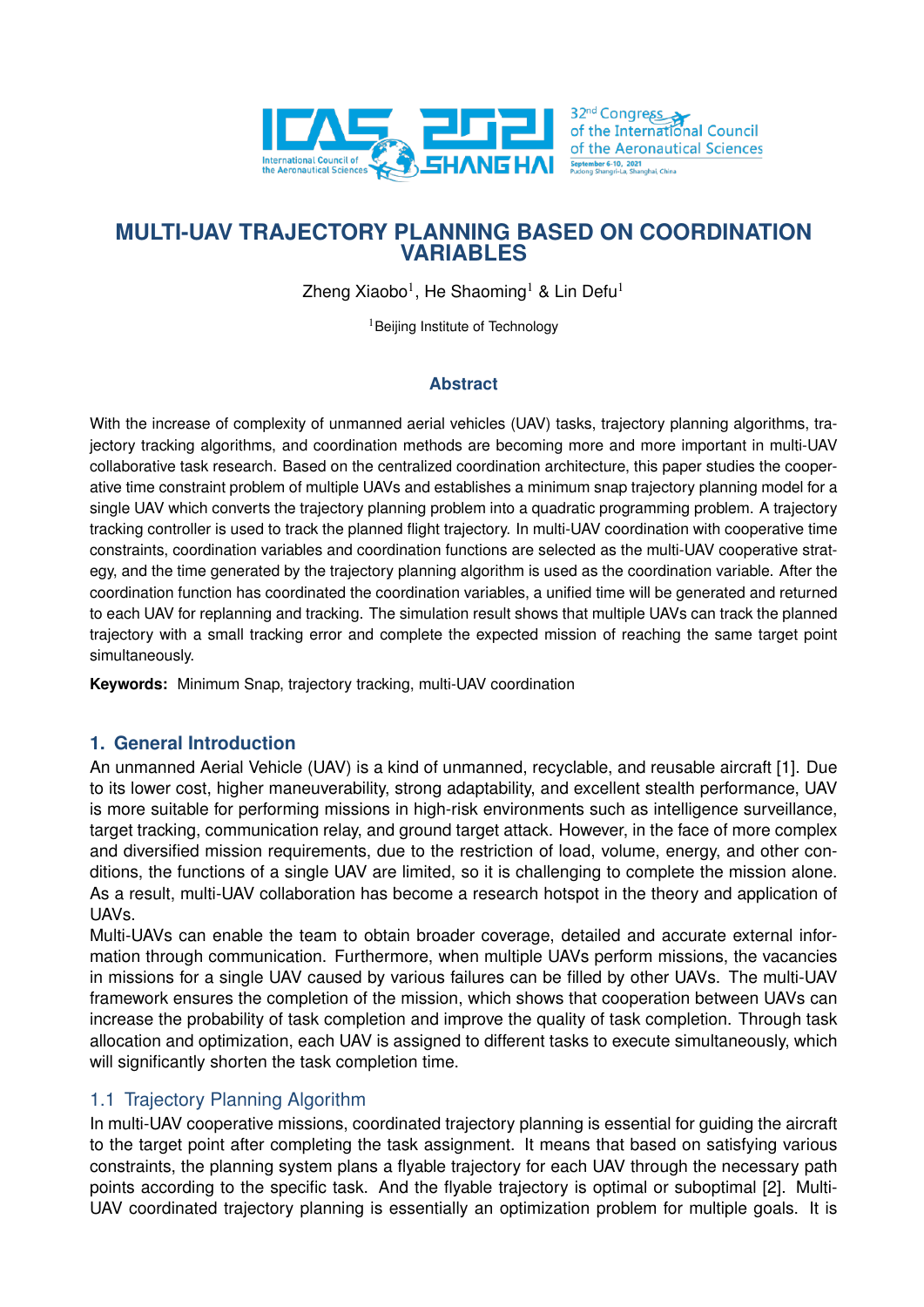necessary to generate a flyable trajectory for each UAV and meet the coordination between multiple UAV trajectories.

There are several typical path planning algorithms, such as visibility graphs [3], random sampling search algorithms like rapid exploration random tree (RRT) [4] and the probabilistic road map (PRM) [5], optimal search algorithms like Dijkstra algorithm [6], A\* [7] and D\* [8]. There are also biological heuristic planning algorithms such as evolutionary algorithm (EA) [9] and neural network (NN) algorithm [10]. A typical algorithm based on mathematical models is the optimal control method [11]. This type of method considers kinematics and dynamics constraints and then combines the cost function with all inequalities or equalities to obtain the optimal solution. In a complex three-dimensional environment, the goal of path planning algorithms is not only to find obstacle avoidance paths but also to minimize the cost function.

# 1.2 Trajectory Tracking Algorithm

Trajectory tracking is another essential function of UAV. The trajectory tracking problem-solving strategy is divided into geometric method and control theory [12]. Geometric methods include the pure tracking method, line-of-sight method, et al. The trajectory tracking algorithm based on pure tracking and line-of-sight guidance law uses a virtual target point (VTP) on the path. The guidance law guides the aircraft to chase the virtual target point and finally guides the aircraft to the trajectory that needs to be tracking. In addition to using the tracking method or line-of-sight guidance law, literature [13] developed a nonlinear guidance law (NLGL) that uses virtual target points. Another option for the guidance law is a vector field-based method [14]. Since all of the above techniques use geometric methods, calculating the expected heading angle is fast and easy to implement.

Control technology, especially nonlinear control technology, is prevalent in trajectory tracking applications. They are robust to wind disturbances. A common method in path tracking is based on proportional-integral-derivative (PID) control, but PID control performance is not as good as nonlinear guidance law. A technique that uses a PID controller with feedforward capability performance is better than nonlinear guidance law [15]. Some well-known control techniques include linear quadratic regulator, sliding mode control, model predictive control, backstepping control, gain scheduling theory, adaptive control, and dynamic programming. Some other control methods, such as segmented affine control, are also used to track a pre-defined path. In trajectory tracking, the path is time parameterized, which is not considered in path following. The trajectory tracking controller can be re-parameterized to produce a path-following controller.

# 1.3 Cooperative Trajectory Planning

One of the research focuses of cooperative trajectory planning is time coordination. Time coordination generally requires multiple UAVs to arrive at the mission area at the same time or sequentially to perform tasks. Multiple aircraft attacking targets from different directions at the same time is a crucial combat strategy in military applications. There are two ways to achieve simultaneous attacks. One is that all aircraft reach the target independently at a predetermined time [16]. However, it should be noted that due to the aircrafts' initial range and speed limitations, there may not be a guidance law that meets the time limit. Another method is a coordinated attack. That is, the aircraft can attack the target at the same time through coordination. This method requires the aircrafts to exchange information through a communication network and synchronize theirs influence time. Specifically, the aircrafts share their estimated remaining flight time information. Then the aircrafts with longer flight time accelerate themselves or shorten the path, while other aircrafts with shorter flight time decelerate or detour. Coordinated simultaneous attacking is a consensus problem, and the flight time is a consensus variable. The main difficulty of this problem is processing time. Flight time is a variable related to future flight conditions. Therefore, the current flight time cannot be accurately derived and can only be predicted by assuming that the aircraft will fly according to specific rules, such as flying at a constant speed.

# 1.4 Paper Structure

In the remainder of this article, we model and solve the UAV's trajectory planning problem, and then based on the generated flyable trajectory, apply the tracking controller for trajectory tracking (Section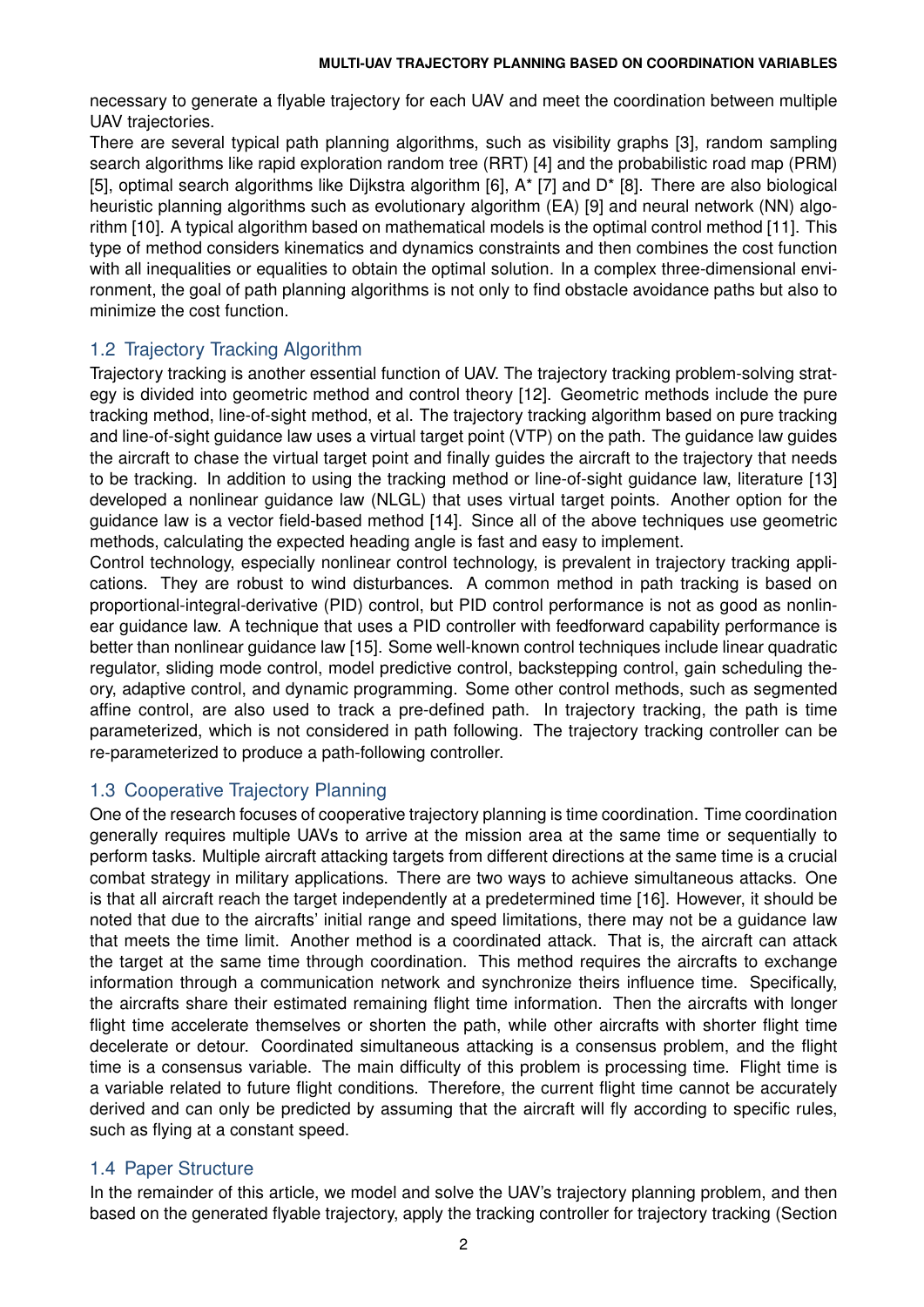2). After that, the trajectory planning algorithm is combined with the coordinated variable method to quickly coordinate the flight time of multiple UAVs to achieve the goal of reaching the target point at the same time (Section 3). Then the simulation of the entire task is implemented and verified.

### **2. Trajectory Planning and Tracking Control**

In 2011, Daniel Mellinger and Vijay Kumar et al. proposed the minimum snap algorithm. This algorithm generated the optimal trajectory in real-time through a series of three-dimensional points and yaw angles while ensuring safe passage through a designated corridor and meeting speed acceleration and input constraints [17]. This section briefly reviews the minimum snap trajectory planning algorithm, including the modeling of cost functions, mandatory equality constraints, and non-mandatory inequality constraints.

#### 2.1 Minimum Snap Algorithm

The minimum Snap algorithm is founded on the basis that the quadrotor dynamic with the four inputs is differentially flat. It means that the states and the inputs can be written as algebraic functions of four carefully selected flat outputs and their derivatives. The property of differential flatness facilitates the automated generation of trajectories since any smooth trajectory (with reasonably bounded derivatives) in the space of flat outputs can be followed by the underactuated quadrotor [17]. For quadrotor, the choice of flat outputs is given by

$$
p = [x, y, z, \psi]^T
$$
 (1)

where  $r=[x,y,z]^T$  is the coordinate of the center of mass in the world coordinate system, and  $\pmb{\psi}$  is the yaw angle of the quadrotor. Then we have to define a trajectory function, *p*(*t*), in the space of flat outputs.

In order to avoid the Runge phenomenon that occurs with high-degree polynomials, it's naturally represent the trajectory as piecewise polynomial functions of order *n* over *m* time intervals as:

$$
p(t) = \begin{cases} [1, t, t^2, \dots, t^n] \cdot p_1, t_0 \le t \le t_1 \\ [1, t, t^2, \dots, t^n] \cdot p_2, t_1 \le t \le t_2 \\ \dots \\ [1, t, t^2, \dots, t^n] \cdot p_m, t_{m-1} \le t \le t_m \end{cases}
$$
(2)

among them,  $p_1,...,p_m$   $\in$   $R^{1\times (n+1)}$  are unknown trajectory parameters vector. Due to the convenience provided by differential flatness, the kinematic parameters of each order of the derivative curve for any time *t* during the movement can be calculated as

$$
\begin{cases}\nv(t) = p'(t) \\
a(t) = p''(t) \\
jerk(t) = p^{(3)}(t) \\
snap(t) = p^{(4)}(t)\n\end{cases}
$$
\n(3)

where *jerk*(*t*) is the derivative of the acceleration vector with respect to time, and *snap*(*t*) is the second order derivative of the acceleration vector, equivalently, is the fourth derivative of the position vector with respect to time.

The trajectory needs to meet a series of constraints in actual problems, such as the position, velocity, and acceleration value of the starting point and ending point. Two adjacent segmented trajectories require smooth connection, which means continuous position and velocity. The dynamic of the aircraft also requires the trajectory to meet the constraints of maximum velocity and maximum acceleration. In some special cases, the trajectory also needs to pass through several specific path points, and it is even desired that the trajectory should be in a certain constraint space (such as a corridor). Therefore, it is necessary to construct an optimal function to find the optimal trajectory that satisfies the constraints in the solution space of the trajectory parameters. Therefore, the problem can be formulated as a constrained optimization problem, such as:

$$
\min_{\mathbf{S} \in \mathbf{S}} f(p) \n\mathbf{S} \cdot \mathbf{S} \cdot \mathbf{A}_{eq} p = b_{eq} \nA_{ieq} p \le b_{ieq}
$$
\n(4)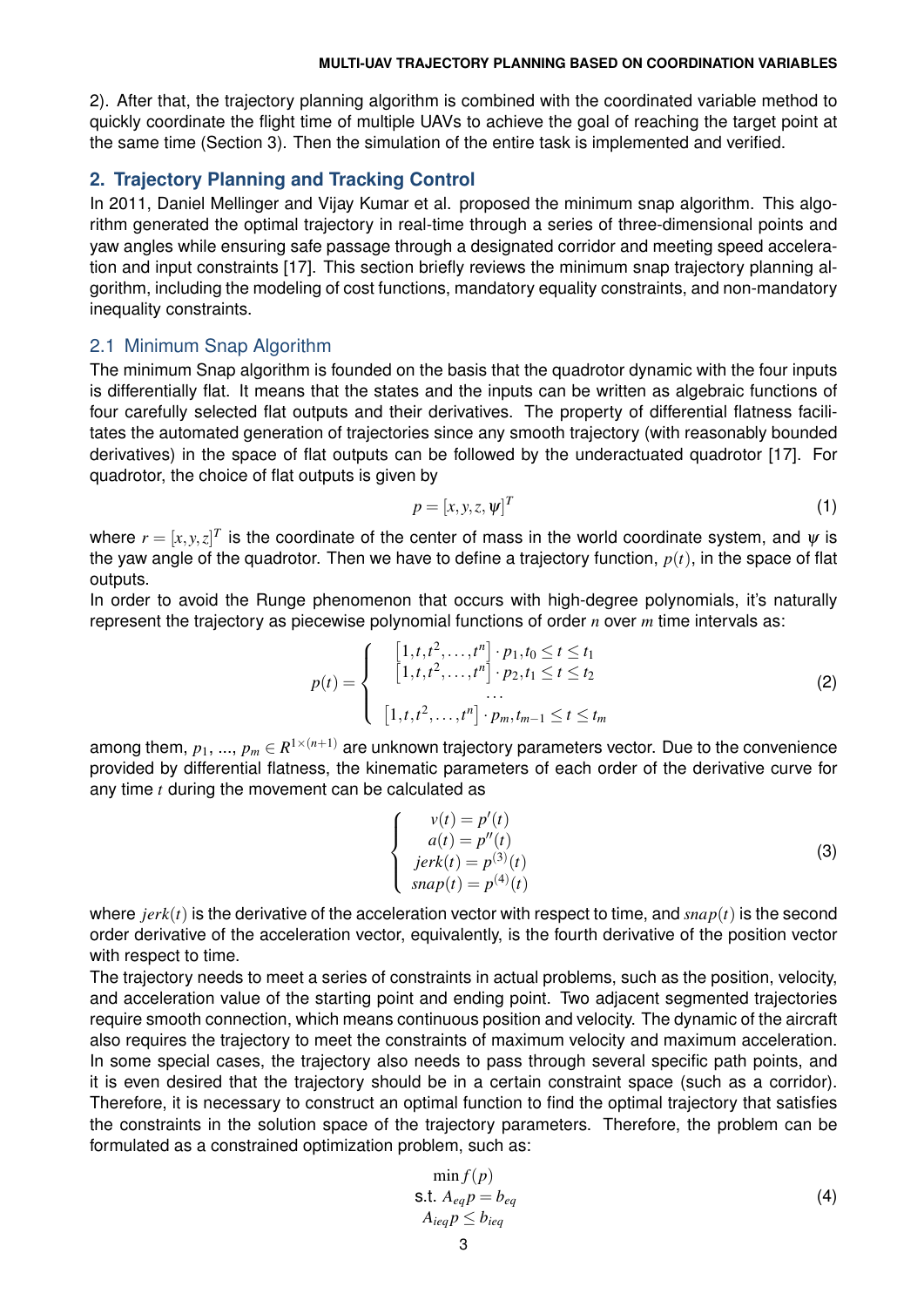The objective function to minimize in the minimum snap algorithm is the quadratic form of  $snap(t)$ , which is:

$$
\min f(p) = \min \left( p^{(4)}(t) \right)^2 \tag{5}
$$

Combining the equation *(5)* with equation *(2)*, the optimization problem expressed in equation *(5)* can be transformed into a quadratic programming problem:

$$
\min f(p) = \min p^T \cdot Q \cdot p \tag{6}
$$

where

$$
Q = \left[ \begin{array}{cccc} Q_1 & & & \\ & Q_2 & & \\ & & \ddots & \\ & & & Q_m \end{array} \right] \tag{7}
$$

 $Q_i$  represents the known parameters of each segment trajectory.  $Q_i$  is calculated as

$$
Q_{i} = \int_{t_{i}-1}^{t_{i}} \left[ 0, 0, 0, 0, 24, \ldots, \frac{n!}{(n-4)!} t^{n-4} \right]^{T} \left[ 0, 0, 0, 0, 24, \ldots, \frac{n!}{(n-4)!} t^{n-4} \right] dt
$$
\n
$$
= \left[ \begin{array}{cc} 0_{4 \times 4} & 0_{4 \times (n-3)} \\ 0_{(n-3) \times 4} & \frac{j!}{(j-4)!} \frac{k!}{(k-4)!} \frac{1}{(j-4)+(k-4)+1} \left( t_{i}^{j+k-7} - t_{i-1}^{j+k-7} \right) \end{array} \right]
$$
\n(8)

where *i*, *k* is the row index and column index of the matrix respectively (the index starts from 0). The beginning and ending points of the trajectory and the intermediate points that need to be precisely specified between segments can be written as equality constraints. The strong constraint of passing through specific waypoints may cause excessive curvature of the trajectory. Thus a feasible channel constraint is introduced to limit the shape of the trajectory. That is, the trajectory planned by the algorithm must be in the corridor. Therefore, if the feasible channel is modeled as an inequality constraint and added to the quadratic programming problem, the trajectory obtained would be naturally constrained in the corridor. At this time, the intermediate point does not need to be specified accurately, which relaxes the strong constraint of the trajectory.

Another key part of the minimum snap algorithm is time allocation. Initial time allocation is required at the beginning of trajectory planning. Calculate the straight-line distance between each path point, and then we can get the total time with the given initial average speed. There are two methods to allocate the whole time of the entire trajectory. One is uniforming time allocation. Assuming that speed in each segment of trajectory is constant, and the distance of each segment determines the time of each segment. Another is trapezoidal speed curve time allocation. Assuming that the speed curve in each segment is accelerated from 0 to the maximum velocity *vmax* with a constant acceleration *a*, and then decelerated to 0 with  $-a$ , where the acceleration *a* and the maximum velocity  $v_{max}$  are preset. With these two methods, we can obtain the coordination time for every trajectory.

#### 2.2 Trajectory Tracking Controller

PID controller is the most commonly used trajectory tracking controller. Combined with the characteristics of the minimum snap trajectory planning algorithm that can directly give the each order derivatives of the position of the trajectory, the PD controller with the acceleration feedforward term is used in the tracking control to perform multi-UAV coordinated trajectory tracking tasks. The acceleration command is:

$$
a = a_e + k_p \left( p_{des} - p_{current} \right) + k_d \left( v_{des} - v_{current} \right) \tag{9}
$$

The acceleration calculated by the minimum snap algorithm is used for feedforward control, which is added with the position error and the velocity error to form the control command of the tracking controller.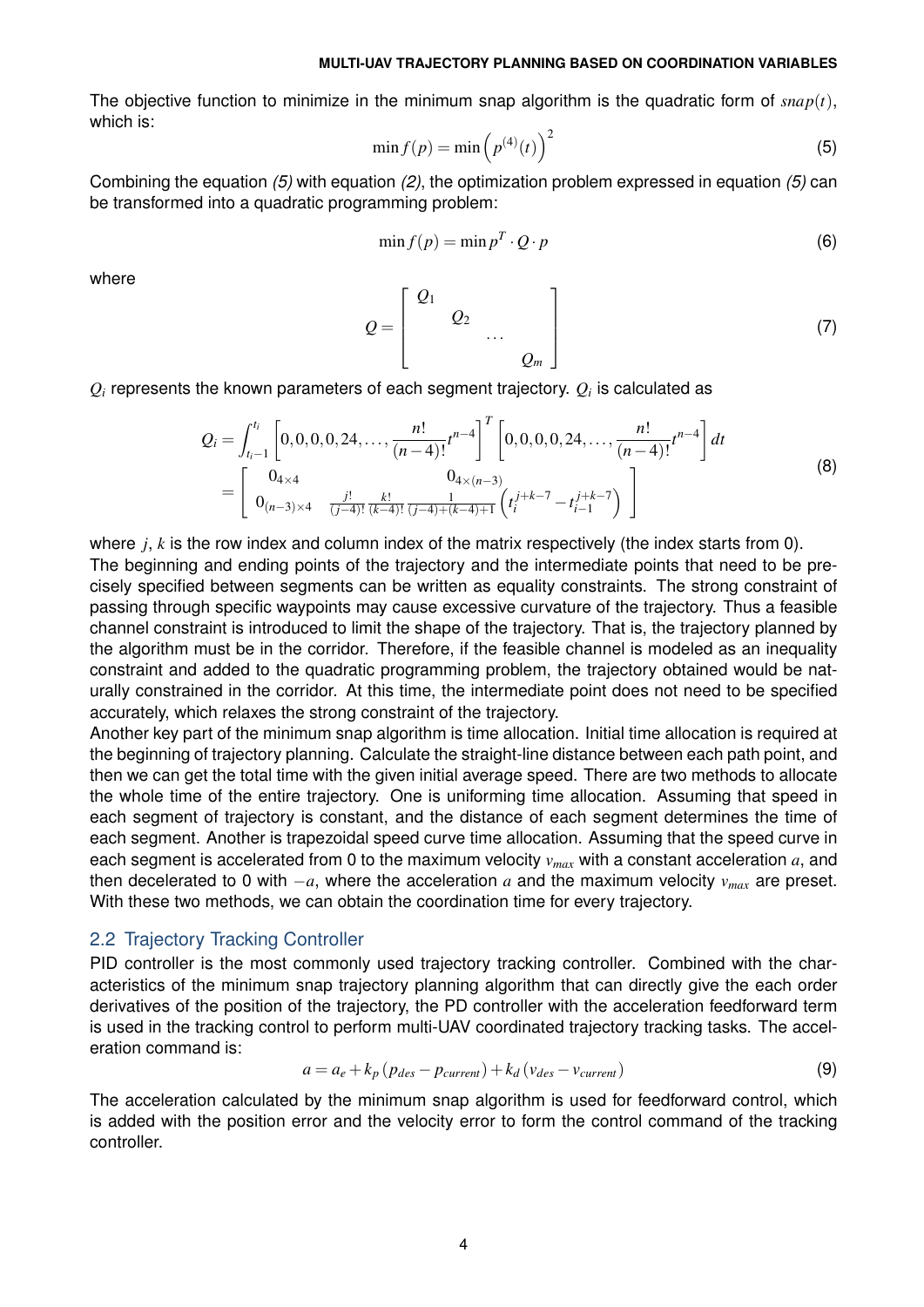### **3. Multi-UAV Cooperative Strategy**

With trajectory planning and tracking for a single UAV, applying a coordinate strategy to multiple UAVs can perform multi-aircraft coordination tasks. In 2005, Timothy W. McLain and Randal W. Beard introduced a solution to achieve time coordination between aircraft [18], which is based on the concept of coordination variables and coordination functions and improves coordination efficiency by effectively using communication and computing resources. It has been applied to the time-constrained trajectory planning problem for a UAV group.

This section first introduces the conception of coordination variables proposed by McLain et al. and mathematically models coordination variables and coordination functions. Afterward, coordinated variables are used through the communication between multiple UAVs to realize multi-UAV cooperative trajectory planning.

### 3.1 Coordination strategy: Coordination variables and coordination functions

The decisive information that each UAV must share in the collaborative process is called coordination variables. Coordination variables represent the minimum amount of information that needed to be exchanged to achieve specific coordination tasks. The coordination function parameterizes the impact of coordination variables on each aircraft and then uses this information to provide a feasible coordination variable value by optimizing. In this paper, the coordination variable is defined as the time information required by the cooperative task, such as the estimated time of arrival (ETA) to the specified destination. The coordination function describes the cost of the UAV in different coordinated variable values.

To represent the variables in the coordination process,  $\chi_i$  is defined as the state space of the *i*-th aircraft, and  $x_i \in \chi_i$  is taken as the specific state of the *i*-th aircraft. Let  $U_i(x_i)$  be the set of feasible decision values for the state  $x_i$ , and let  $u_i \in U_i(x_i)$  be the specific decision variable of the *i-*th aircraft. Generally, the set of feasible decision values for the aircraft is the flyable path generated by the waypoint and trajectory planning algorithm. The minimum amount of information required by the UAV team to achieve coordination is called coordination variable, which is represented by the symbol  $\theta$ . If multiple UAVs arrive at a certain location at the same time, the coordination variable is the flight time of the aircraft to the destination. If  $f_i: \chi_i \times U_i \to IR^c$  is a function that maps the state variables and decision vector to the coordination space, then the set of feasible coordination variables for the *i*-th aircraft in the state variable  $x_i$  is

$$
\Theta_i(x_i) = \bigcup_{u_i \in U_i(x_i)} f_i(x_i, u_i) \tag{10}
$$

For a specific trajectory and speed selection given by  $u_i$ , the coordination variable has a unique value  $\theta_i = f_i(x_i, u_i).$ 

Assuming that  $f_i$  is pseudo-invertible, there is a pseudo-inverse function  $f_i^\dagger$  of  $f_i:\chi_i\times\theta_i\to U_i,$  so that for every  $\theta_i\in\Theta_i(x_i)$  there is  $f_i(x_i,f_i^\dagger(x_i,\theta_i))=\theta_i.$  In other words, if the state variables and coordination variables are known, then the decision variables are also unique. For the time constraint problem considered in this paper, this means that if the expected arrival time can be given, a specific path and speed that meet the arrival time can be determined.

In practice, there may be multiple decision variable values corresponding to a single coordination variable value, that is, different route choices may correspond to the same arrival time. Therefore, the reversibility of  $f_i$  is determined by the optimal decision variable value for the same coordinated variable value. Like coordination variables, the target cost of a single UAV depends on the state variables and decision vector. For the *i*-th UAV, the target cost can be represented by the function  $J_i: \chi_i \times U_i \to IR.$  For a given value of  $\theta_i,$  find the decision variable  $u_i$  by choosing the lowest cost

$$
u_i = f_i^{\dagger}(x_i, \theta) = \arg \min_{u_i \in U_i(x_i)} J_i(x_i, u_i)
$$
\n(11)

By applying the relationship  $u_i = f_i^{\dagger}(x_i, \theta_i)$  to each  $\theta_i \in \Theta_i(x_i)$ , the cost can be parameterized as a function of coordination variables:

$$
\phi_i(x_i, \theta_i) = J_i\left(x_i, f_i^{\dagger}(x_i, \theta_i)\right)
$$
\n(12)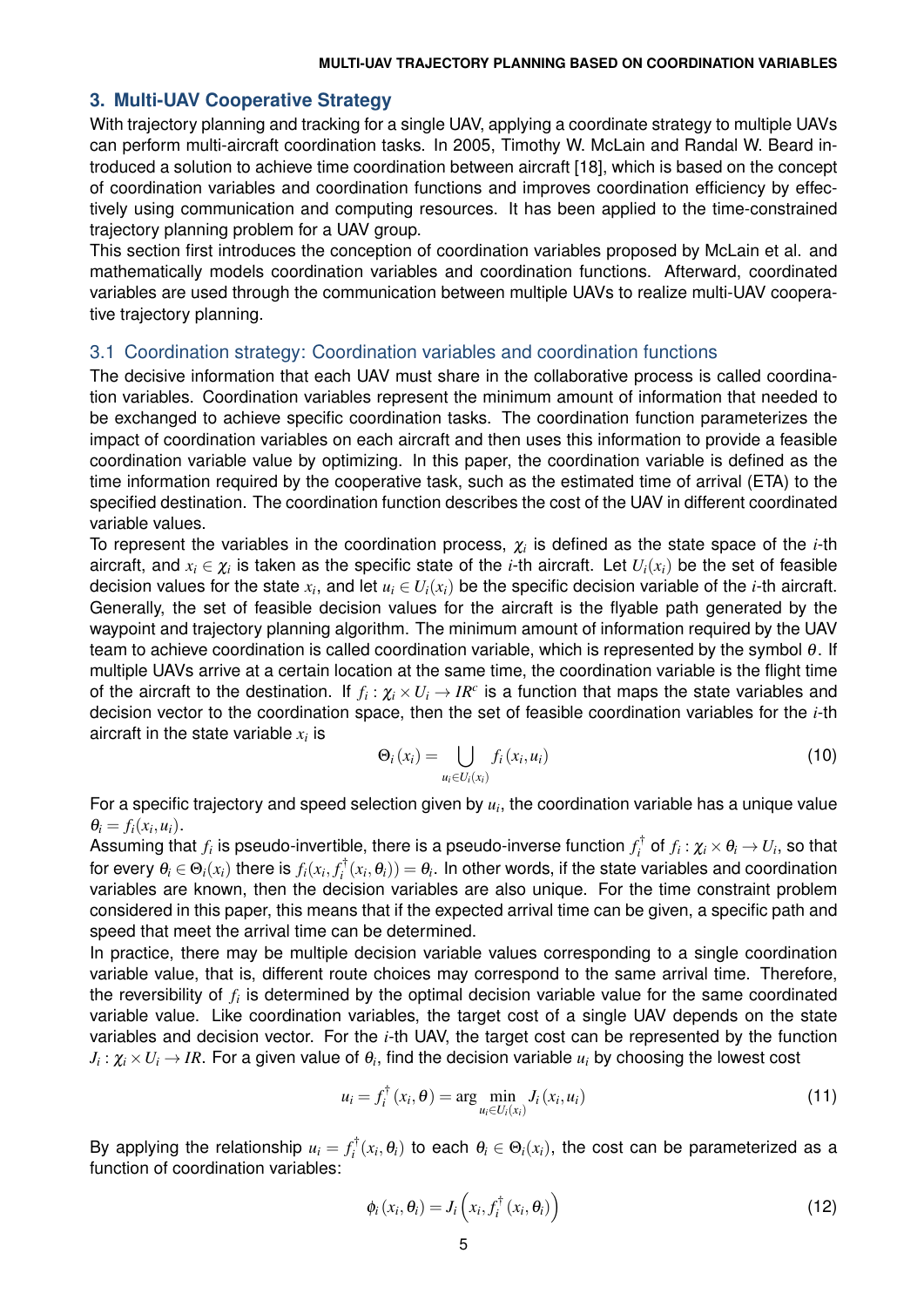The function  $\phi_i:\chi_i\times\theta_i\to IR$  given by equation above is called the coordination function of the *i*-th aircraft.

For multi-UAVs, using coordination variables and coordination functions we can obtain:

$$
\theta^* = \arg \min_{U_1 \times ... U_N} J_T \left( J_1 \left( x_1, u_1 \right), ..., J_N \left( x_N, u_N \right) \right) \tag{13}
$$

When the constraints of the equation above are satisfied, the goal of coordination can be achieved. In the decomposition of the equation above, the cooperative time constraint is implicitly satisfied by choosing a unified coordination variable value  $\theta^*$ . In the cooperative time constraint problem, the optimal solution could meet the time limit while minimizing the flight cost of the UAV team. When the optimal value of UAV team coordination variables  $\theta^*$  is solved, the single UAV decision variables can be obtained by solving the decision variables in the equation below:

$$
u_i = f_i^{\dagger} (x_i, \theta^*)
$$
 (14)

# 3.2 Cooperative Control Strategy of UAV Team

UAV swarm coordination strategies are generally divided into centralized coordination strategies and decentralized coordination strategies. If a centralized coordination unit in the group can obtain global information, then a globally optimal solution can be obtained. Suppose there is no centralized coordination unit, and global information cannot be obtained, it means that a single UAV can only receive the information of its neighboring UAVs. In that case, a decentralized coordination strategy needs to be designed.

In a centralized coordination strategy, there is a centralized coordination unit that can interact with all aircraft. All aircrafts transfer the state information required for cooperative control to the centralized coordination unit, which calculates a unified coordination variable value  $\theta^*$ , and then returns it to all aircrafts. Each aircraft makes corresponding adjustments according to the calculated and coordinated variable, and then the cooperative control of the entire group is realized. Although the centralized coordination strategy is easy to implement, it is not easy to achieve the requirement that the centralized coordination unit obtains the global information of the huge group in practical applications. In addition, the centralized coordination unit is the core of the group, receiving data from all aircraft in the team and returning the processed information. Therefore, the failure of the centralized coordination unit will lead to paralysis of the entire system. Thus, the reliability and robustness of the centralized coordination strategy are poor.



Figure 1 – Centralized coordination strategy structure.

In the decentralized coordination strategy, there are decentralized coordination units in each aircraft. When applying coordination variables and coordination function methods, each aircraft in the group first generates a local coordination variable θ*<sup>i</sup>* according to its state variables and decision variables. Then each aircraft continuously adjusts its coordination variable value θ*<sup>i</sup>* according to the θ*<sup>j</sup>* of neighboring aircraft. Finally, the coordination variables of each aircraft should converge to a uniform  $\theta^*$ , which is the so-called coordinated consensus algorithm.

In the centralized coordination strategy, the unified coordination variable value  $\theta^*$  can be directly calculated, while in the decentralized coordination strategy,  $\theta^*$  gradually converges to a unified value.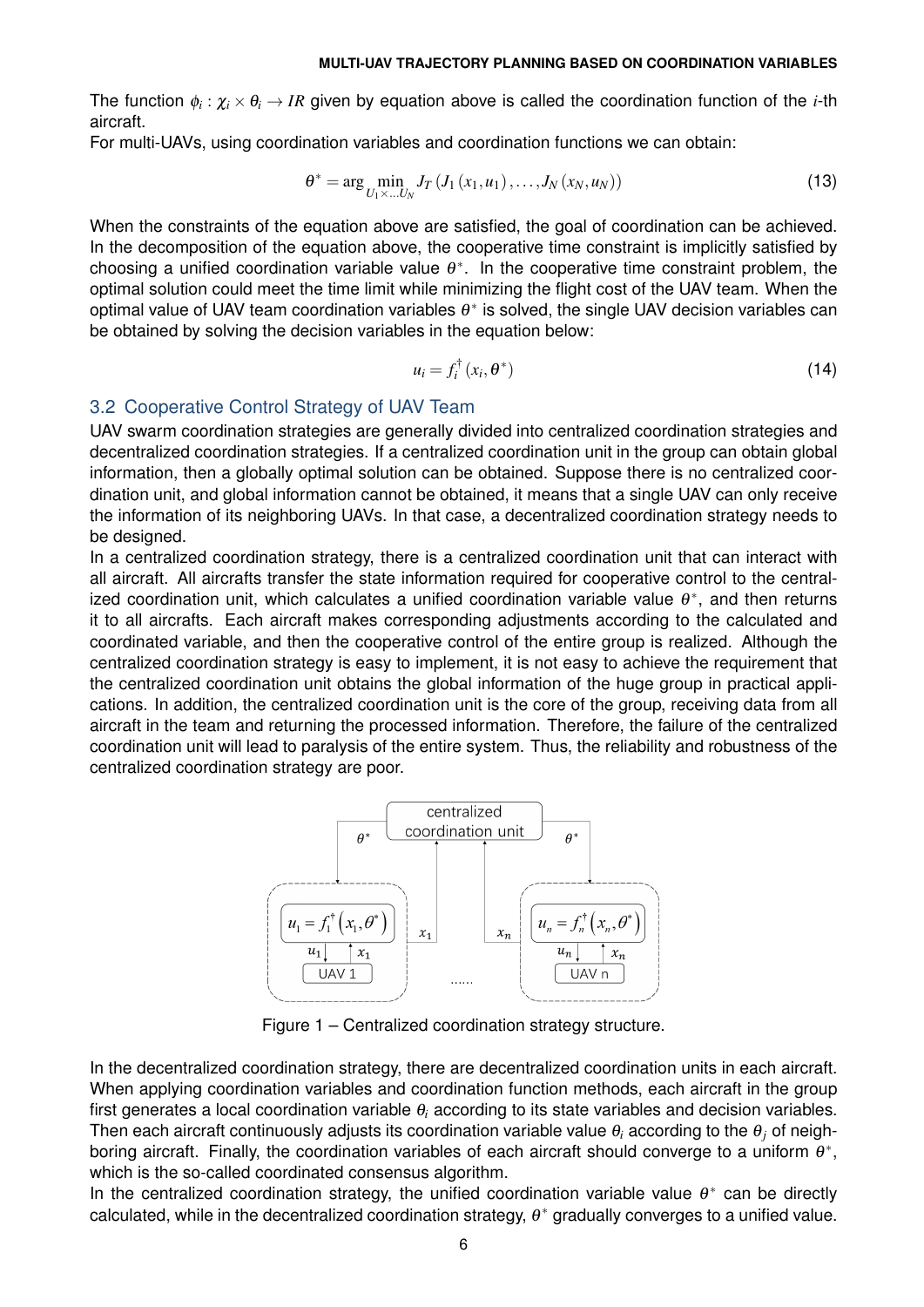

Figure 2 – Decentralized coordination strategy structure.

Therefore, the centralized coordination strategy can obtain consistent coordination variable values faster. In contrast, the decentralized coordination strategy does not require the global information of all aircraft, which is easier to implement in practice.

### 3.3 Implementation of multi-UAV cooperation

Figure 3 illustrates the trajectory tracking architecture of a single UAV, which consists of three main elements, collaborative management (CM), trajectory planner (TP), and trajectory tracker (TT). TP uses the minimum snap algorithm for trajectory planning. CM transmits local coordination variables to the centralized coordination unit. After processing by the centralized coordination unit, CM receives the values of the unified coordination variables. After receiving the unified, coordinated variable and replanning the trajectory, TT uses the PD controller with an acceleration feedforward to control the UAV to complete a single UAV trajectory tracking.



Figure 3 – Single UAV trajectory tracking architecture.

Consider the actual problem of multiple UAVs arriving at the same place at the same time, this paper chooses a centralized coordination strategy and uses a centralized coordination unit to process the  ${\sf coordinate}$  under  $\theta_i, i \in {1,...,n}$  transmitted by multiple UAV.

The path point of each UAV has been preset before the trajectory planning. In the problem of this paper, the ending point of the two UAVs must be the same. In the coordination time problem described in this paper, the key of coordination depends on the time to reach the same target point. Therefore, the coordination variable  $\theta_i$  is the initial time allocation of the UAV at the initial average speed  $v_{pre}$ . For the straight path *w*, which is formed by the given path points, assuming the path length is  $L(w)$ , then the coordination variable is given by equation *(15)*

$$
\theta_i = \frac{L(w)}{v_{pre}} \tag{15}
$$

Since the minimum snap algorithm takes the minimum value of the fourth-order derivative *snap*(*t*) of the position as the optimization objective function, the trajectory planned by the algorithm is already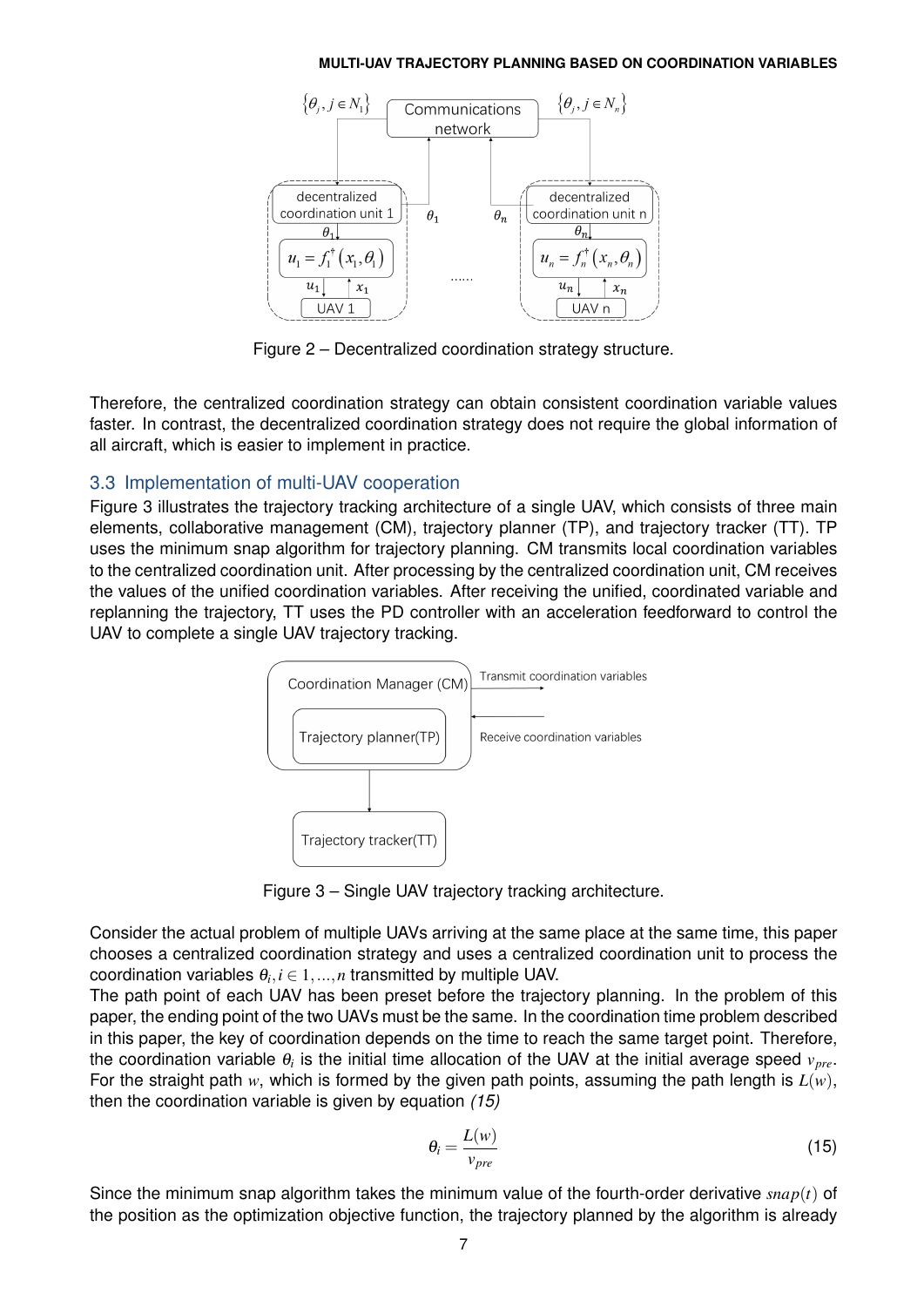the optimal solution. Thus, this paper does not design the path cost function *J<sup>i</sup>* . After each UAV transmits the local coordination variable  $\theta_i$ , the coordination function in the centralized coordination unit compares the initial time of each UAV and determines the longer initial flight time as a unified coordination variable  $\theta^*$ , and return its value to each UAV.

$$
\theta^* = \max\{\theta_i\} \qquad i = 1, 2, 3, \dots, n \tag{16}
$$

The coordinated management (CM) of each UAV receives the returned unified coordinated variable value  $\theta^*$ , which is

$$
\theta_1 = \theta_2 = \theta^* \tag{17}
$$

Adjust the initial average speed  $v_{pre}$  to  $v_{pre}$ ' according to  $\theta^*$ , and reallocate time from the new initial average speed  $v_{pre}$ , then the trajectory needs to be replanning. After that, the coordinated task of two UAVs arriving at the same place at the same time is completed.

### **4. Numrical Simulations**

This simulation is aimed at the cooperative task of two UAVs in three-dimensional space. The model used in the simulation is the quadrotor robot model developed by the *ROBOTICS* course of the University of Pennsylvania. The specific simulation parameters are as follows:

| Parameter                   | UAV 1 and UAV 2                                                         |
|-----------------------------|-------------------------------------------------------------------------|
| Path point for UAV 1        | $waypoints1 = [0, 1, 0; 1, 1, 1; 0.5, 1, 2; 0.5, 1, 3; 0, 2, 3]$        |
| Path point for UAV 2        | $waypoints2 = [-1, 1, 0; -1, 1.5, 1; -0.5, 1.5, 2; 0, 1.5, 2; 0, 2, 3]$ |
| Starting point velocity     | $v_0 = [0, 0, 0]$                                                       |
| Starting point acceleration | $a_0 = [0, 0, 0]$                                                       |
| End point velocity          | $v_1 = [0, 0, 0]$                                                       |
| End point acceleration      | $a_1 = [0, 0, 0]$                                                       |
| Polynomial order            | $n_{order} = 7$                                                         |
| Initial average velocity    | $vel_{pre} = 0.5m/s$                                                    |

Table 1 – Simulation parameters for UAV 1 and UAV 2.

The simulation results of multi-UAV cooperation in three-dimensional space are shown in Figure 4 to Figure 6.

From Figure 4 to Figure 6, it can be seen that even if the trajectory is tortuous, the two UAVs can still track the trajectory well under the control of the PD controller with feedforward. From the development process of Figure 4, we can find that it has a good performance for the two UAVs to reach the same place at the same time with cooperative time constraints. The PD controller with feedforward can ensure the UAV quickly tracking the trajectory when the desired position is continuously changing, which can be seen from Figure 5 to Figure 6.

# **5. Conclusion**

Based on the three aspects of UAV trajectory planning, trajectory tracking, and multi-UAV cooperative methods, this paper completes the multi-UAV cooperative task with cooperative time constraints. The modeling and simulation of the minimum snap trajectory planning algorithm are implemented on the quadrotor. Then the PD controller with acceleration feedforward is used for trajectory tracking. Finally, a centralized collaboration strategy is adopted to complete the cooperative time constraint task by coordinating cooperative variables. However, due to the complexity of the actual task, this paper is still insufficient in the depth of research. In the future, we will continue to research the following several aspects. First, in the multi-UAV cooperative time constraint task, we would consider the overall trajectory cost of the two UAVs to optimize the flight time. Second, in the trajectory tracking research, model predictive control would be used in subsequent research to improve the trajectory tracking accuracy.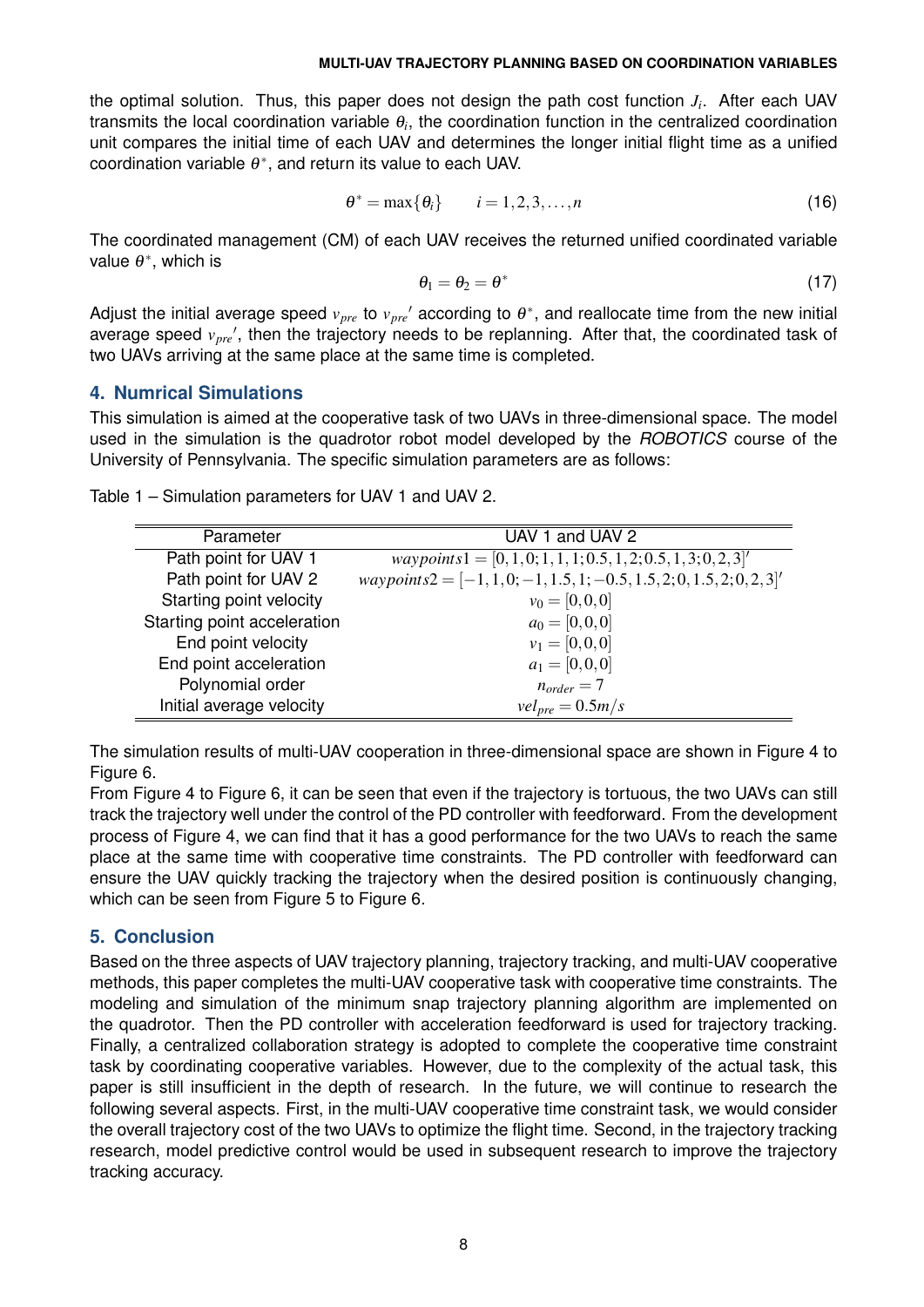

(c) Late in the flight

Figure 4 – Dynamic simulation diagram of multi-UAV cooperation



Figure 5 – Position and velocity in three-dimensional of UAV 1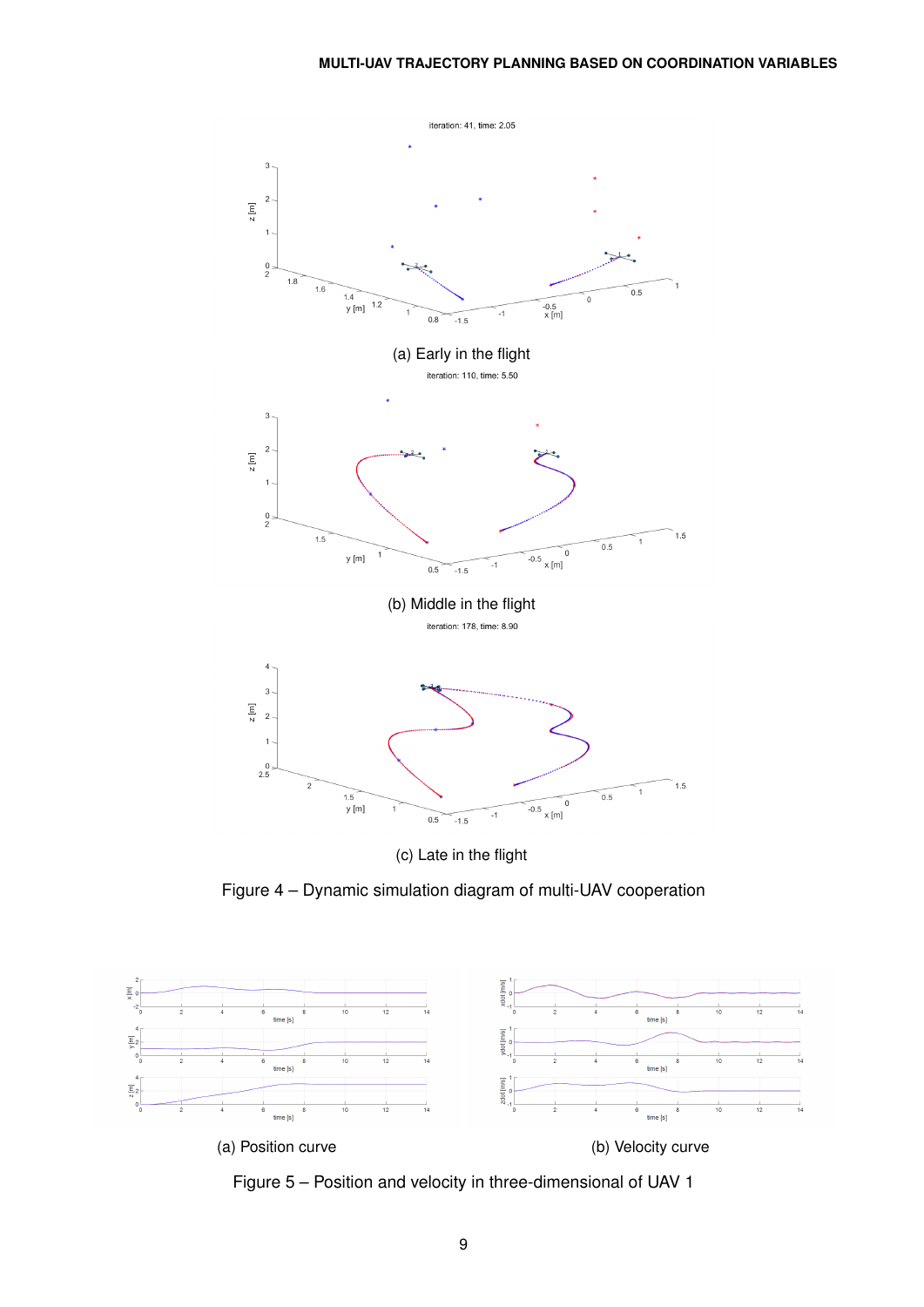

(a) Position curve (b) Velocity curve

Figure 6 – Position and velocity in three-dimensional of UAV 2

# **6. Copyright Statement**

The authors confirm that they, and/or their company or organization, hold copyright on all of the original material included in this paper. The authors also confirm that they have obtained permission, from the copyright holder of any third party material included in this paper, to publish it as part of their paper. The authors confirm that they give permission, or have obtained permission from the copyright holder of this paper, for the publication and distribution of this paper as part of the ICAS proceedings or as individual off-prints from the proceedings.

### **References**

- [1] Valavanis KP, Vachtsevanos GJ, editors. *Handbook of unmanned aerial vehicles*. Dordrecht: Springer Netherlands; 2015 Jan.
- [2] Li W, Cassandras CG. Centralized and distributed cooperative receding horizon control of autonomous vehicle missions. *Mathematical and computer modelling*. 2006 May 1;43(9-10):1208-28.
- [3] Schøler F, la Cour-Harbo A, Bisgaard M. Generating configuration spaces and visibility graphs from a geometric workspace for uav path planning. *Autonomous Robots*, 2012.
- [4] Yang K, Sukkarieh S. Real-time continuous curvature path planning of UAVs in cluttered environments. *In 2008 5th International Symposium on Mechatronics and Its Applications*. 2008 May 27 (pp. 1-6). IEEE.
- [5] Yan F, Liu YS, Xiao JZ. Path planning in complex 3D environments using a probabilistic roadmap method. *International Journal of Automation and computing*. 2013 Dec 1;10(6):525-33.
- [6] Musliman IA, Rahman AA, Coors V. Implementing 3D network analysis in 3D-GIS. *International archives of ISPRS*. 2008 Jul;37(part B).
- [7] De Filippis L, Guglieri G, Quagliotti F. Path planning strategies for UAVS in 3D environments. *Journal of Intelligent & Robotic Systems*. 2012 Jan;65(1):247-64.
- [8] Carsten J, Ferguson D, Stentz A. 3d field d: Improved path planning and replanning in three dimensions. *In 2006 IEEE/RSJ international conference on intelligent robots and systems*. 2006 Oct 9 (pp. 3381- 3386). IEEE.
- [9] Hasircioglu I, Topcuoglu HR, Ermis M. 3-D path planning for the navigation of unmanned aerial vehicles by using evolutionary algorithms. *In Proceedings of the 10th annual conference on Genetic and evolutionary computation*. 2008 Jul 12 (pp. 1499-1506).
- [10] Kroumov V, Yu J, Shibayama K. 3D path planning for mobile robots using simulated annealing neural network. *International Journal of Innovative Computing, Information and Control*. 2010 Jul 1;6(7):2885- 99.
- [11] Miller B, Stepanyan K, Miller A, Andreev M. 3D path planning in a threat environment. *In 2011 50th IEEE Conference on Decision and Control and European Control Conference*. 2011 Dec 12 (pp. 6864-6869). IEEE.
- [12] Sujit PB, Saripalli S, Sousa JB. Unmanned aerial vehicle path following: A survey and analysis of algorithms for fixed-wing unmanned aerial vehicless. *IEEE Control Systems Magazine*. 2014 Jan 14;34(1):42- 59.
- [13] Park S, Deyst J, How JP. Performance and lyapunov stability of a nonlinear path following guidance method. *Journal of guidance, control, and dynamics*. 2007 Nov;30(6):1718-28.
- [14] Nelson DR, Barber DB, McLain TW, Beard RW. Vector field path following for miniature air vehicles. *IEEE Transactions on Robotics*. 2007 Jun 25;23(3):519-29.
- [15] Rhee I, Park S, Ryoo CK. A tight path following algorithm of an UAS based on PID control. *In Proceedings of SICE Annual Conference 2010*. 2010 Aug 18 (pp. 1270-1273). IEEE.